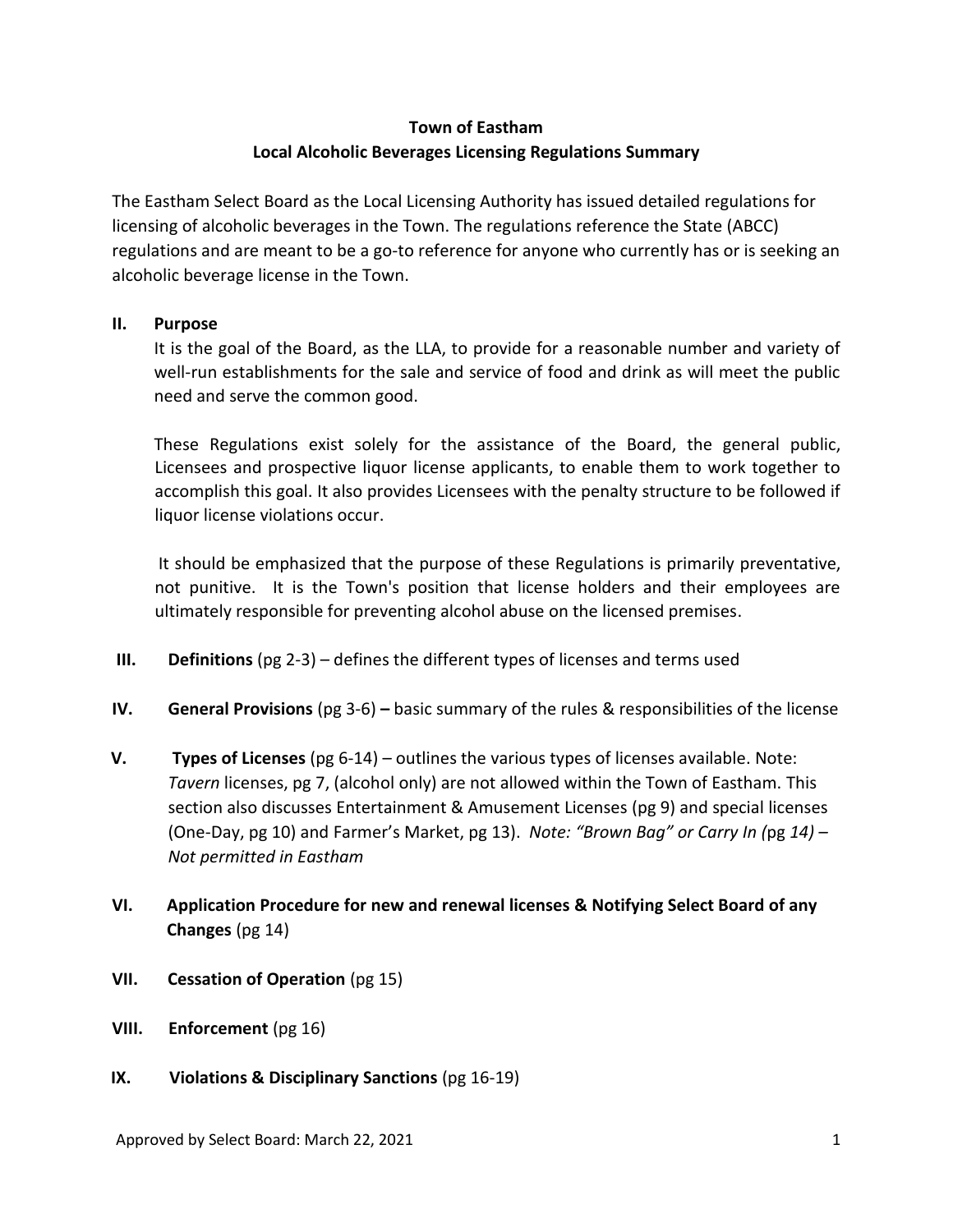## **Town of Eastham Local Alcoholic Beverages Licensing Regulations**

#### **I. Policy**

The Select Board (Board) is the Local Licensing Authority (LLA) for the Town for all purposes under M.G.L. c. 138 and Section 3.3.B. of the Eastham Home Rule Charter ("Charter") and has sole authority for the issuance and regulation of all alcoholic beverage licenses within the Town. By virtue of this authority, the Board hereby establishes these rules and regulations governing alcoholic beverage licenses. The Board takes very seriously the responsibility of granting liquor licenses and expects all applicants to adhere to these regulatory requirements. All licenses issued for the sale of alcoholic beverages, shall be issued on the condition of full compliance with the terms hereof. Failure to so comply shall constitute sufficient cause for refusing to grant or renew the license, or for suspending, cancelling, or revoking a license previously granted. These Regulations shall supersede all previous policies issued by the Town of Eastham relative to Alcoholic Beverage Licenses. The Board may exercise its authority to amend these Regulations from time to time subject to a public meeting advertised in a local newspaper and with postal and/or email notification to Licensees.

#### **II. Purpose**

It is the goal of the Board, as the LLA, to provide for a reasonable number and variety of well-run establishments for the sale and service of food and drink as will meet the public need and serve the common good. These Regulations exist solely for the assistance of the Board, the general public, Licensees and prospective liquor license applicants, to enable them to work together to accomplish this goal. It also provides Licensees with the penalty structure to be followed if liquor license violations occur. It should be emphasized that the purpose of these Regulations is primarily preventative, not punitive. It is the Town's position that license holders and their employees are ultimately responsible for preventing alcohol abuse on the licensed premises.

#### **III. Definitions**

"Agent," as used herein, with respect to the Board/LLA, shall include the Town Manager, any member of the Police Department, or any other authorized licensing authority of the Town of Eastham.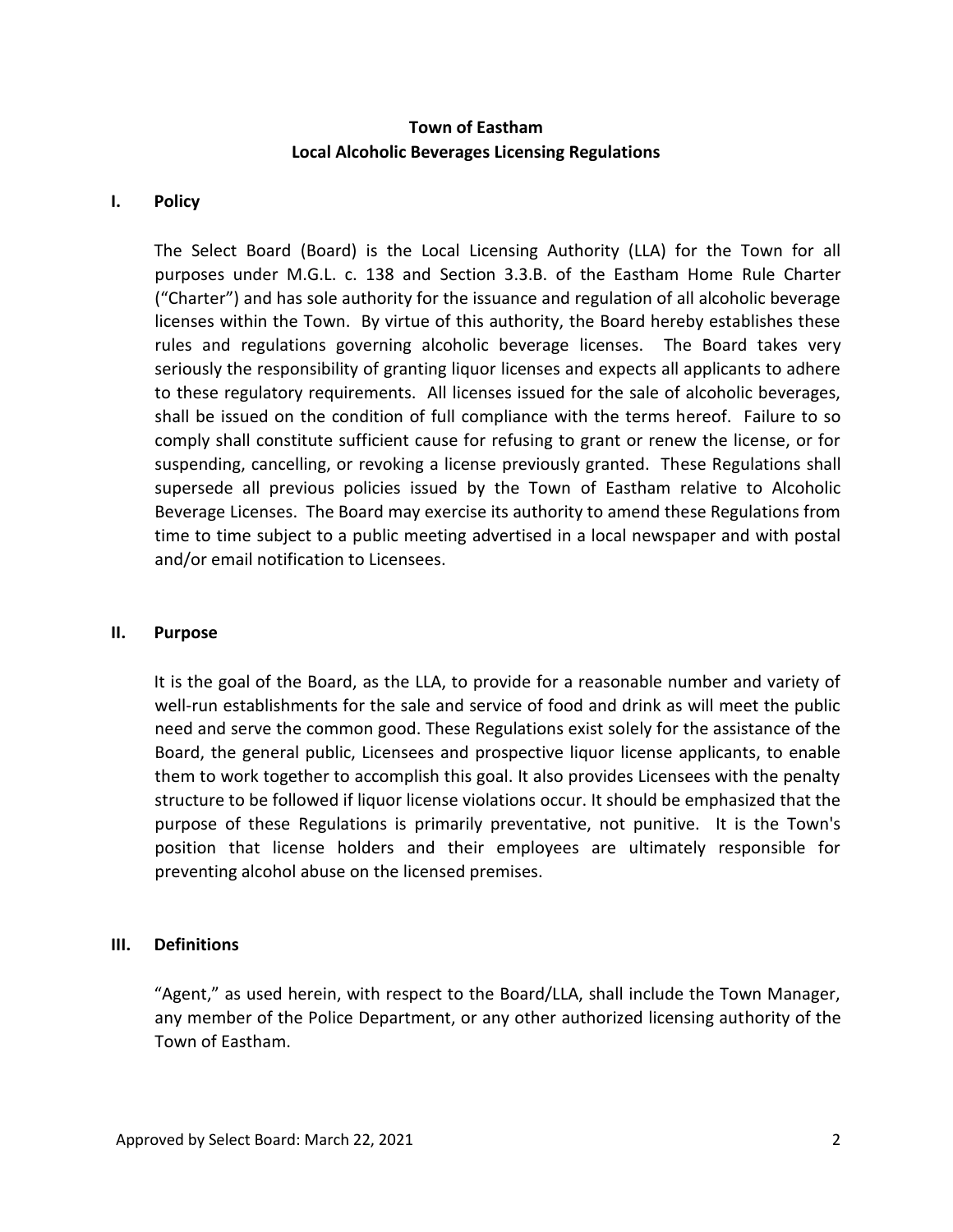"Alcoholic Beverages," as used herein, shall mean any liquid intended for human consumption containing one percent or more of alcohol by volume, including wines, malt beverages and spirits, governed pursuant to MGL Ch.138.

"Board," as used herein, shall mean the Eastham Select Board.

"License," as used herein, shall mean a revocable privilege granted by the LLA. When used in these regulations, the term collectively refers to licenses issued under MGL Ch. 138.

"Licensee," as used herein, shall mean any person, club, partnership, corporation, or other entity licensed under the provisions of MGL Ch. 138 to sell alcoholic beverages to be served and drunk on or off the licensed premises and for the purpose of these Regulations shall include without limitation employees and agents of the Licensee.

"Local Licensing Authority (LLA)," as used herein, shall mean the Eastham Select Board.

"Premises," as used herein, shall mean the establishment at which the licensed business is operated, including all land and buildings, or any portion thereof, designated as the area defined by the license or associated with the operation of the licensed business.

#### **IV. General Provisions**

The issuance of liquor licenses and the sale of all alcoholic, wine, and malt beverages in the Town of Eastham is governed by the Town's Local Alcoholic Beverage Licensing Regulations, the provisions of 204 CMR §2.00, et seq. of the Code of Massachusetts Regulations (the "Code") as promulgated by the Alcoholic Beverage Control Commission (ABCC), and Chapter 138 of the Massachusetts General Laws. No license can be issued, surrendered, transferred, sold, or amended without the specific prior approval of the LLA, subject to the provisions of the applicable law of the Commonwealth.

No license shall be issued until payment in full of all applicable fees is received by the Town, including fees for publication of the hearing notice. Payments shall be made by cash, bank or personal/business check. Fees may vary depending upon the type of application submitted, but shall be in accordance with the Liquor License Fee Schedule adopted by the LLA. Said fee schedule may be amended from time to time. License fees are non-refundable. License fees shall be prorated for new license applications.

The license and any permits required for premises operations must be posted in a conspicuous location within the licensed premises, clearly visible and accessible for inspection by regulators, enforcement officers and the general public.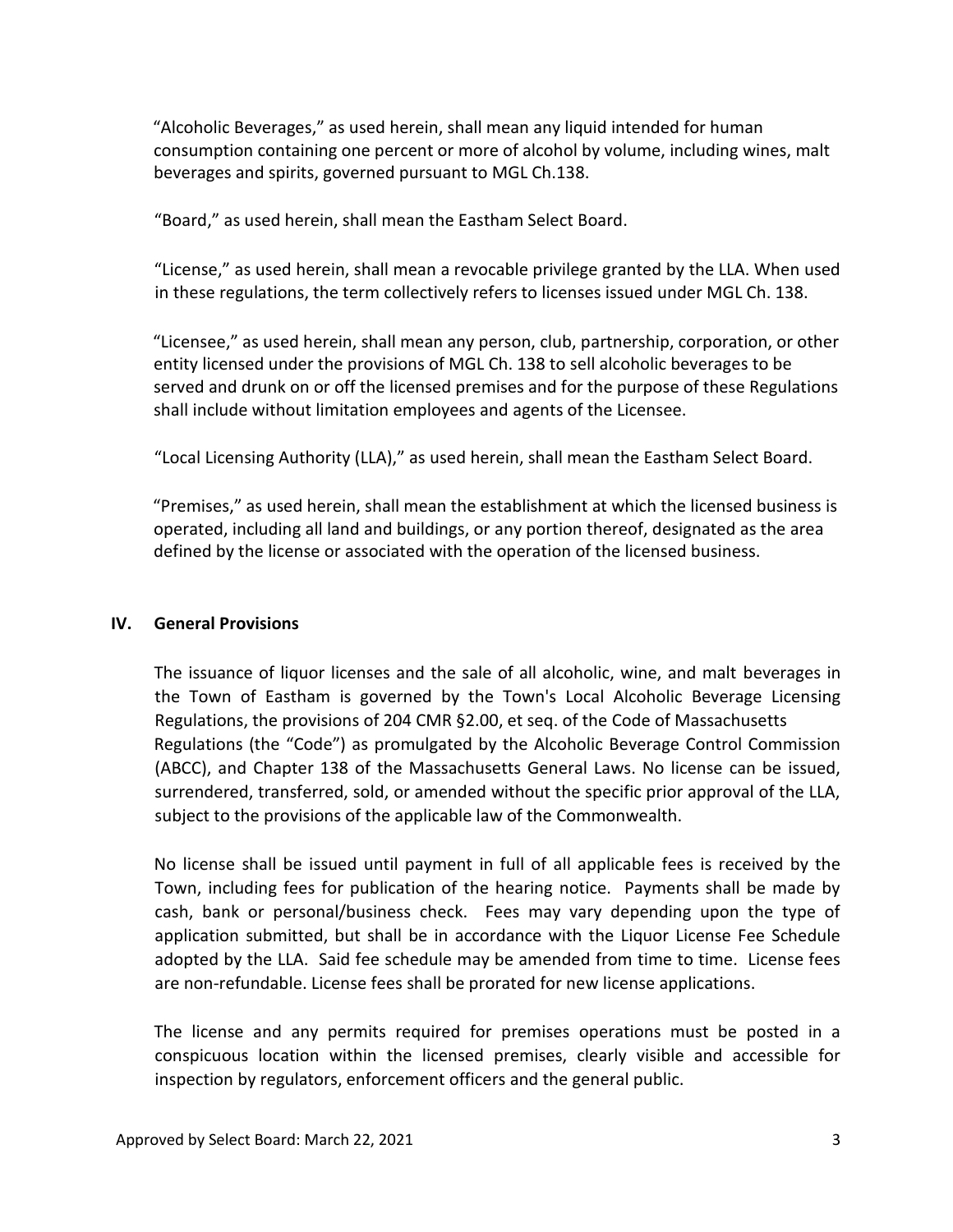The licensed premises shall at all times be subject to inspection by the LLA, the ABCC, the Eastham Police and/or Fire Department, Building Inspector, Board of Health or other duly authorized Town agent(s). The Licensee shall fully cooperate with such agents and shall not, in any way, hinder or delay access to the licensed premises or otherwise interfere with any agent in the conduct of any inspection or investigation. The Licensee must maintain and promptly make available to the LLA and its authorized agents for inspection and copying, records of all transactions involving the sale or purchase of alcoholic beverages. If such records are maintained at a location other than the licensed premises, the Licensee shall provide written notice to the LLA specifying the location and any change thereof.

No Licensee shall dispense or sell alcoholic beverages to any person under twenty-one (21) years of age.

No Licensee shall make any distinction, discrimination, or restriction of service, access, or treatment on account of race, color, religious creed, national origin, sex, sexual orientation or ancestry.

No Licensee shall store or sell any alcoholic beverage at any location or in any part of the premises at a given location not specified in the description of premises stated on the license. In addition, stored alcohol must be contained in a secure, locked area.

No Licensee may exceed the approved number of seats or total occupancy posted on the Certificate of Inspection issued by the Building Commissioner and prominently displayed on the premises. The seating capacity and occupancy will be set by the Department of Community Development in conjunction with other regulatory departments and the provisions of the State Building Code.

No physical alteration, the effect of which would be to constitute a change in the description of the licensed premises as shown on the license (i.e., resulting in any increase/decrease in size, changes in entrance/exit locations) shall be made without prior approval of the LLA.

The Licensee shall be responsible for acquiring all permits, licenses, and/or certifications necessary to the conduct of the business; the Licensee shall be responsible for prompt notification to the LLA of any projected change or amendment needed or contemplated for permits, licenses and/or certifications previously issued.

The Licensee shall be responsible for the enforcement of all Regulations of the LLA, all rules and regulations of the ABCC, and all Massachusetts General Laws pertaining to the operation of an establishment possessing an alcoholic beverage license.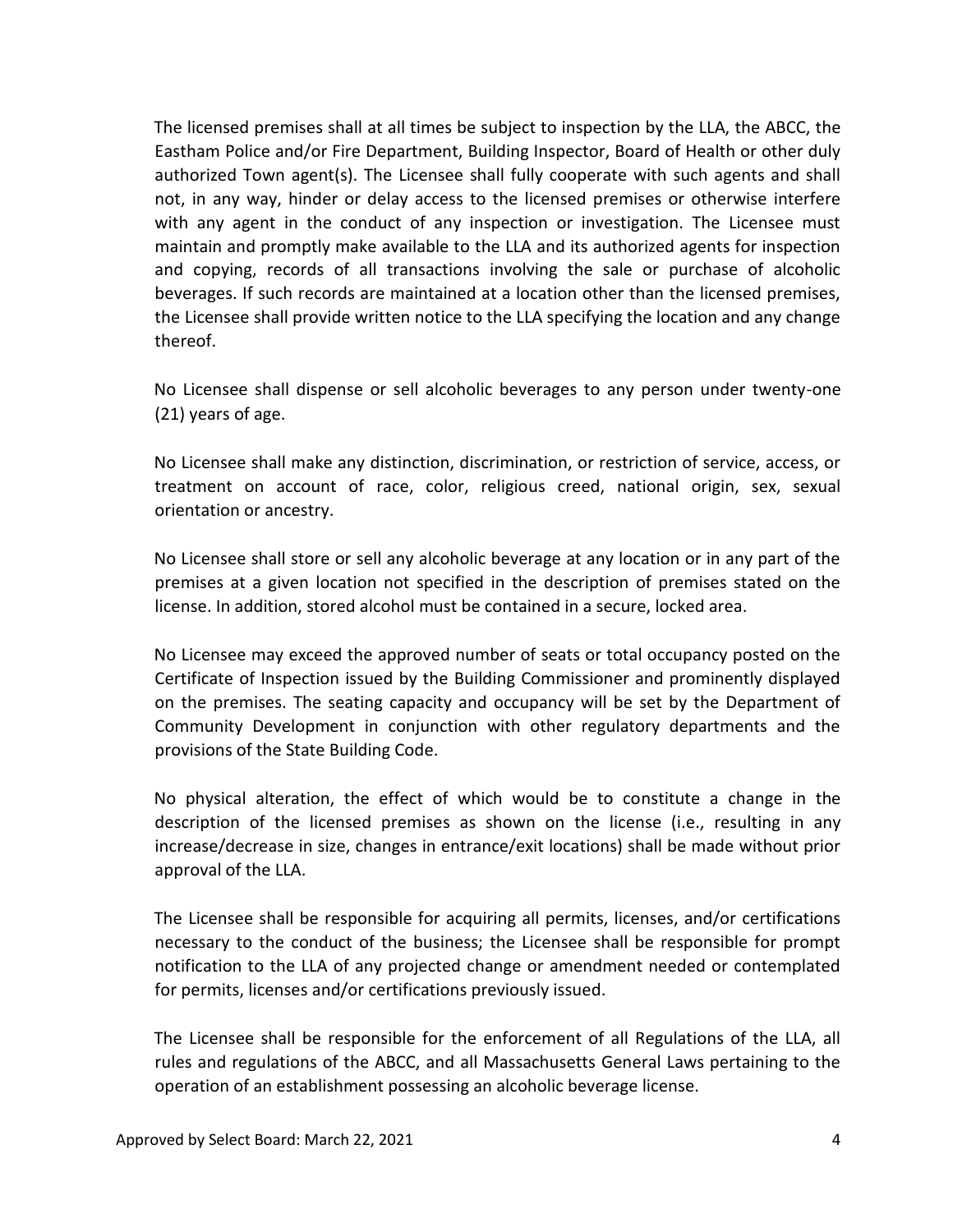The Licensee shall be responsible for any violations or infractions of the license, these Regulations, and alcohol related disorders or disturbances of any kind which take place on the licensed premise without limitation, including the actions of employees whether or not the Licensee is present.

Each Licensee shall appoint a Manager as the principal representative of the Licensee, and as having full authority and control of the licensed premises and of the conduct of all business therein relative to alcoholic beverages, as provided in M.G.L. c. 138, §26. To that end, the LLA will hold the Manager responsible for the following:

- 1. Selection, upon due diligence, of qualified employees of the licensed business, including bartenders, servers, host/hostesses, runners, and persons who are engaged with the public in any capacity.
- 2. Proper training of employees in all matters relating to the safe and responsible sale, service, and consumption of alcoholic beverages. In the case of a violation of these Regulations committed by an employee, the Manager's culpability for such violation shall be limited to instances where there has been a failure to properly train and/or supervise.
- 3. Ensuring that only forms of identification as described in M.G.L. c. 138, §34B shall be relied upon as proof of legal age.
- 4. Enforcement of the liquor laws and the Local Alcoholic Beverages Licensing Regulations of the Town of Eastham and all conditions of the license with respect to the operation of the licensed business, including hours of operation.
- 5. Prohibiting any illegal or unlawful act from occurring on the licensed premises.
- 6. Except as provided herein, the Manager must be a full-time employee or a corporate officer of the Licensee and must be engaged exclusively in the management of the licensed business. The Manager must be on the licensed premises regularly in the course of business, consistent with the permitted hours of operation. When the Manager is not upon the premises, the person temporarily responsible for the business must be designated by the approved Manager to have charge of the business in the Manager's absence. When the Manager is not upon the premises, a protocol for contacting the Manager promptly must be arranged so that the Manager can be reached at all times by the person designated to be temporarily in charge of the business. The Manager shall maintain full responsibility for the operation of the business whether or not he/she is on the premises.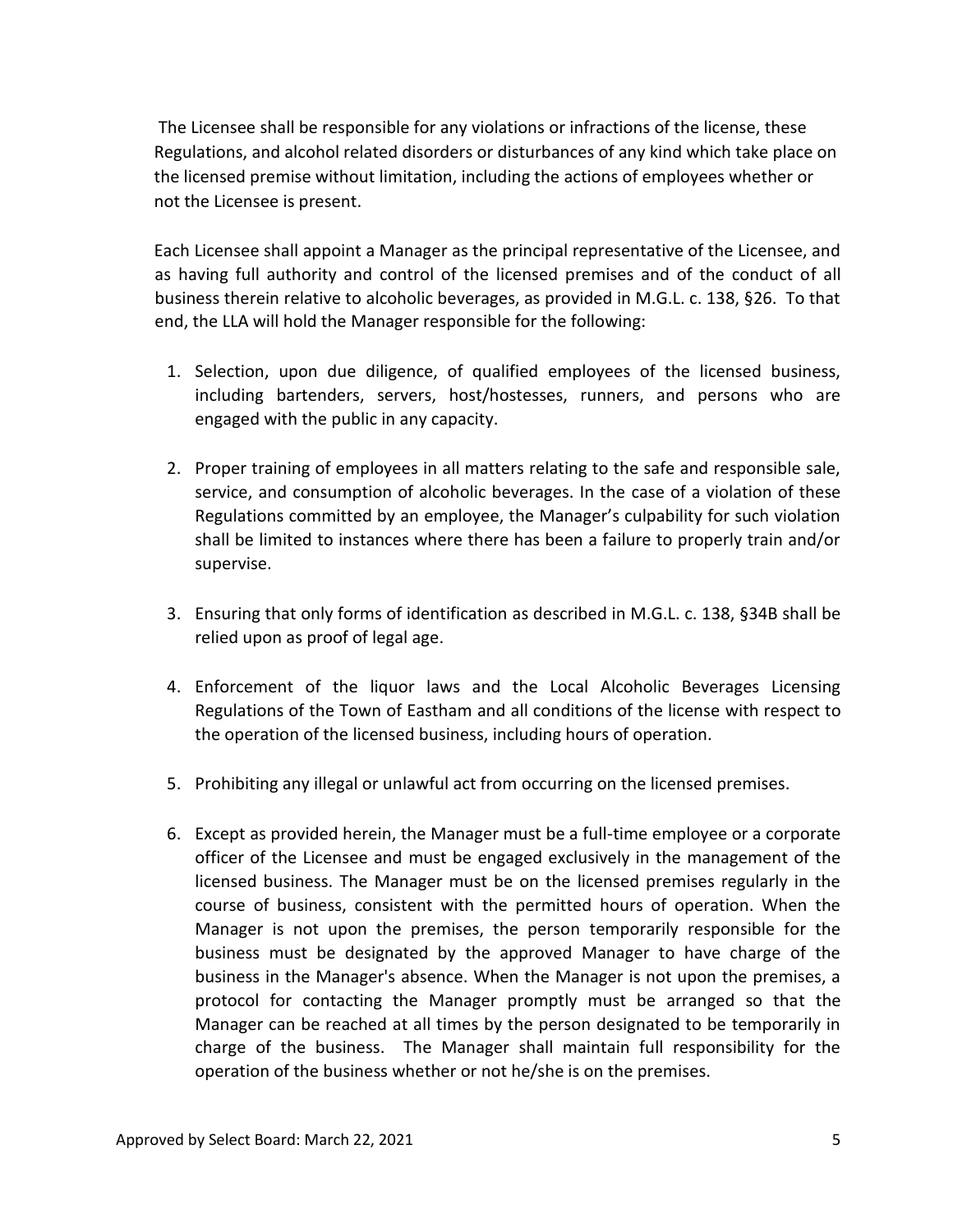7. The Manager shall, at all times, maintain order and decorum on the premises and in the immediate surrounding area of the premises, and shall cooperate with Town officials in ensuring safe and orderly facilities.

Failure of the Manager to comply with these Regulations or any other applicable laws or regulations or to properly discharge the duties of Manager may result, following a hearing, in a suspension or revocation of the license, as may be deemed appropriate to the circumstances by the LLA.

"Licensed Hours" are those which are designated on the Licensee's alcohol license. Licensed establishments may operate outside of licensed hours where permitted but may not serve/sell alcohol outside of licensed hours. A violation of any of the following restrictions shall constitute a violation of these Regulations, and shall subject the Licensee to possible discipline and/or penalties.

- 1. Last call shall be at least thirty (30) minutes before the end of licensed hours.
- 2. All tables and bars must be cleared of all glasses, bottles, and containers of alcoholic beverages within (30) minutes after the end of licensed hours.
- 3. Owners and employees must be off the premises no later than sixty (60) minutes after a licensed establishment closes to the public, provided that owners and their employees and contractors may be on the premises at any time for the purpose of cleaning, making emergency repairs, providing security for such premises, preparing food for the next day's business, or opening or closing the business in an orderly manner. It is the intent of these Regulations that licensees be afforded some flexibility in allotting their clearing and cash-out functions within this sixty (60) minute period, provided that the provisions of paragraph 2 immediately preceding are complied with.
- 4. No alcohol can be served or consumed by anyone on the premises outside of licensed hours. Employees and patrons are strictly prohibited from bringing alcoholic beverages from outside the premise onto a licensed premise for the purpose of consumption.

#### **V. Types of Licenses**

The Town of Eastham issues several types of alcoholic beverage licenses. All licenses shall comply with M.G.L. c. 138, and the Code (204 CMR), as those laws and regulations relate to the specific type of licenses, including, but not limited to, those listed below.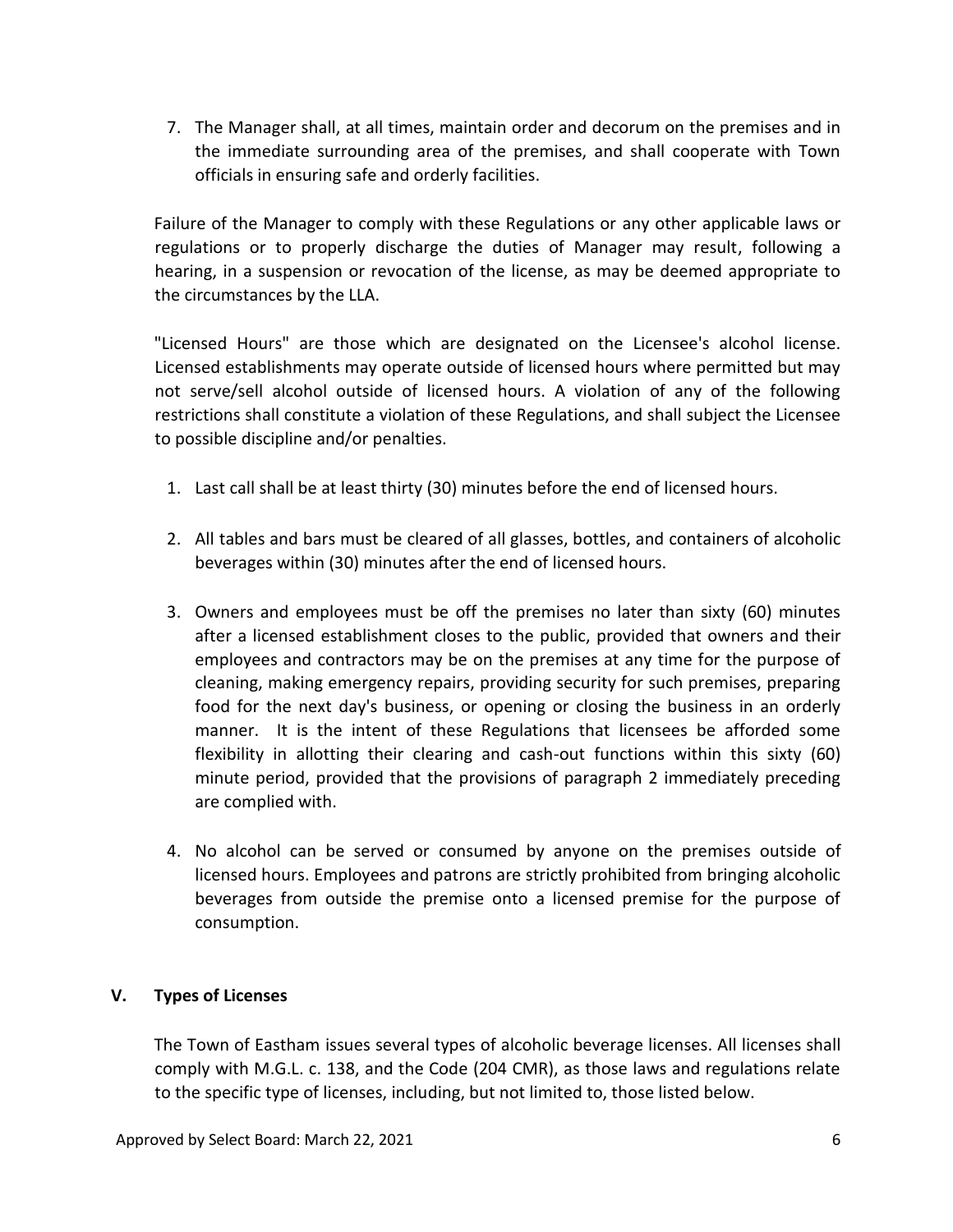## **A. On Premises**

*Restaurant All Alcohol*: Issued to qualified applicants to sell all alcoholic beverages in a licensed restaurant and/or function room under the applicable regulations of Massachusetts General Laws, the ABCC, the Town of Eastham, and any and all conditions set forth in the specific license.

*Restaurant Wine and Malt*: Issued to qualified applicants to sell only wine and malt beverages in a licensed restaurant and/or function room under the applicable regulations of Massachusetts General Laws, the ABCC, the Town of Eastham, and any and all conditions set forth in the specific license.

*Innholder All Alcohol*: Issued to qualified applicants to sell all alcoholic beverages in a licensed hotel/inn under the applicable regulations of Massachusetts General Laws, the ABCC, the Town of Eastham, and any and all conditions set forth in the specific license.

*Innholder Wine and Malt:* Issued to qualified applicants to sell only wine and malt beverages in a licensed hotel/inn under the applicable regulations of Massachusetts General Laws, the ABCC, the Town of Eastham, and any and all conditions set forth in the specific license.

*Club and Veterans Organization All Alcohol*: Issued to qualified applicant Clubs existing under Chapter 180 of Massachusetts General Laws and Veterans' Organizations duly chartered or authorized by the Laws of the United States or the Commonwealth of Massachusetts to sell all alcoholic beverages under the applicable regulations of Massachusetts General Laws, the ABCC, the Town of Eastham, and any and all conditions set forth in the specific license.

*One-day Special Event*: Issued to qualified applicants with-non-profit status to sell all alcoholic beverages; or to sell wine and malt beverages only; or to qualified applicants with for profit status to sell wine and malt beverages only under the applicable regulations of Massachusetts General Laws, the ABCC, the Town of Eastham and any and all conditions set forth in the specific license.

*Tavern* licenses are not allowed within the Town of Eastham. A Licensee which sells alcoholic beverages to be consumed on premises must have a kitchen and prepare and serve food for purchase by patrons. Unless otherwise approved by the LLA, no alcoholic beverages shall be offered for sale at times when food service is not available other than two hours prior to the initiation or re-initiation of food service or three hours after the cessation of food service; all within the allowable hours of operation as specified on an individual license.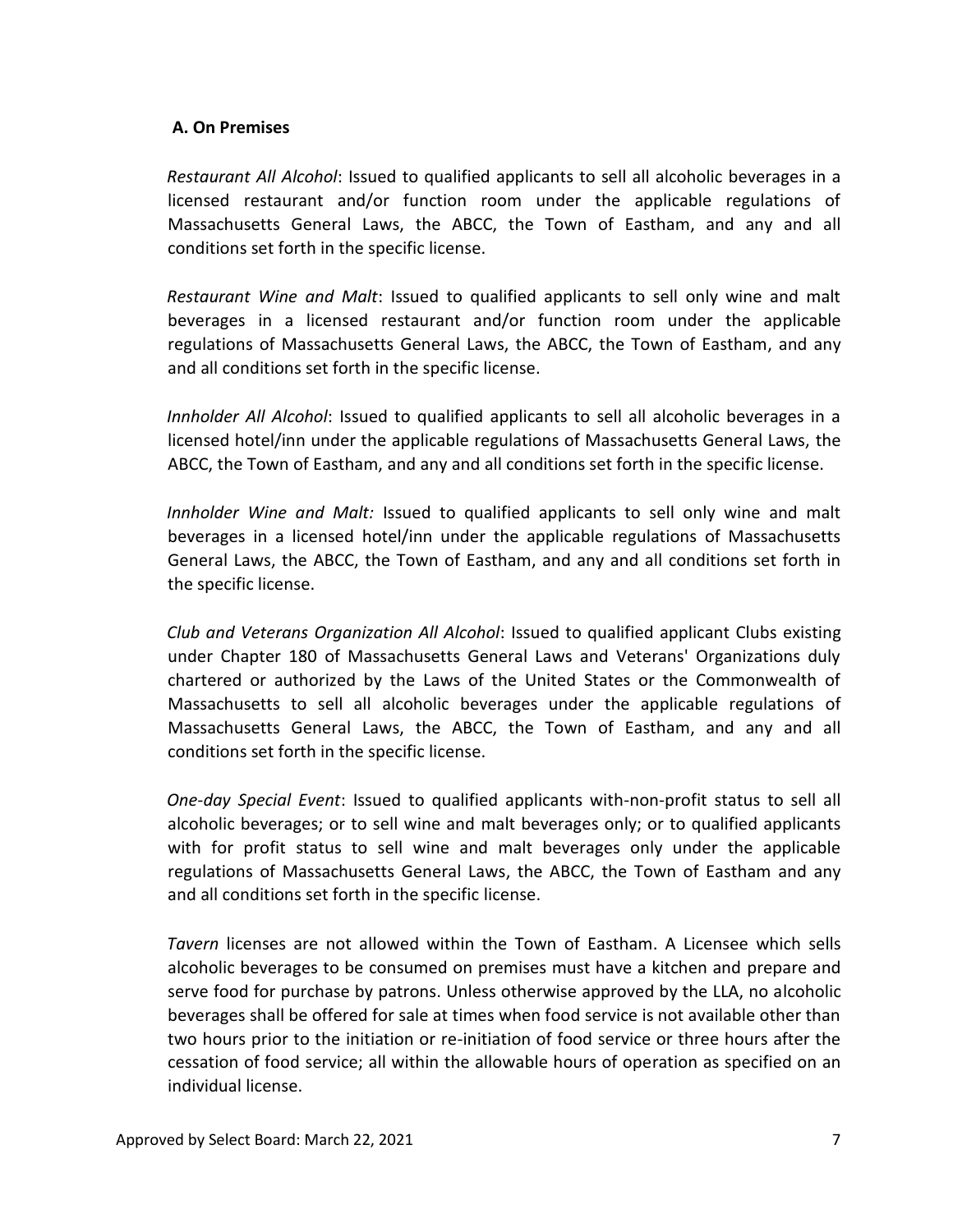In addition to those set forth in Section **IV. General Provisions,** the following regulations apply specifically to On Premise licenses.

No alcoholic beverage may be served or consumed in any area outside the licensed premises such as, without limitation, rooms/areas not identified in the license, a patio, roof garden, or sidewalk unless such area is approved by the LLA and is contained in the description of said licensed premises.

In accordance with 204 CMR 2.05 (2), no licensee for the sale of alcoholic beverages shall permit any disorder, disturbance or illegality of any kind to take place in or on the licensed premises. The licensee shall be responsible therefor, whether present or not.

In accordance with 204 CMR 2.18, restaurants, inns, clubs, and war veterans' organizations are permitted to "recork" unfinished bottles of wine for patrons. The partially consumed bottle of wine must have been purchased in conjunction with the ordering of a meal and must be packaged in accordance with 204 CMR 2.18. Only one bottle of partially consumed wine may be packaged per patron.

With the exception of Club and Veterans Organization Licenses, all Annual On Premise Licensees shall have their establishments open to the public at least five (5) days each week from the last Saturday in May to October 15 of each year and at least three (3) days each week during all other times of the year unless a Licensee seeks specific relief from the LLA. Licensees shall notify the LLA, in writing, in advance of any closure of or cessation of licensed activities on any licensed premises, or any portion thereof, which does not comply with the public access time periods set forth in the preceding sentence. Failure of a Licensee to so notify the LLA of any such closure or cessation of activity without good cause, such as emergency or other unforeseen circumstances, may be deemed a violation of these Regulations.

Notwithstanding any limitations on applicability otherwise described in the State Board of Fire Prevention regulations, 527 CMR 10.13 (2) (d)  $(1)$ , (2) and (3) (c), any Licensee that has a bar on the licensed premise and an occupancy load of 100 or more persons shall designate one or more persons as a Crowd Manager, at least one of whom shall be present during the operational hours of the establishment. The designated Crowd Manager(s) shall be trained in accordance with 527 CMR 10.13(2)(d)(5) and perform the duties and have the qualifications and responsibilities described in 527 CMR 10.13(2)(d) and (e), including but not limited to, maintaining clear paths of egress, assuring that the facility does not exceed its occupant load limit, initiating a fire alarm if necessary, directing occupants to exits, and assuring general fire and life safety awareness of employees and occupants, including assuring that exit announcements are made in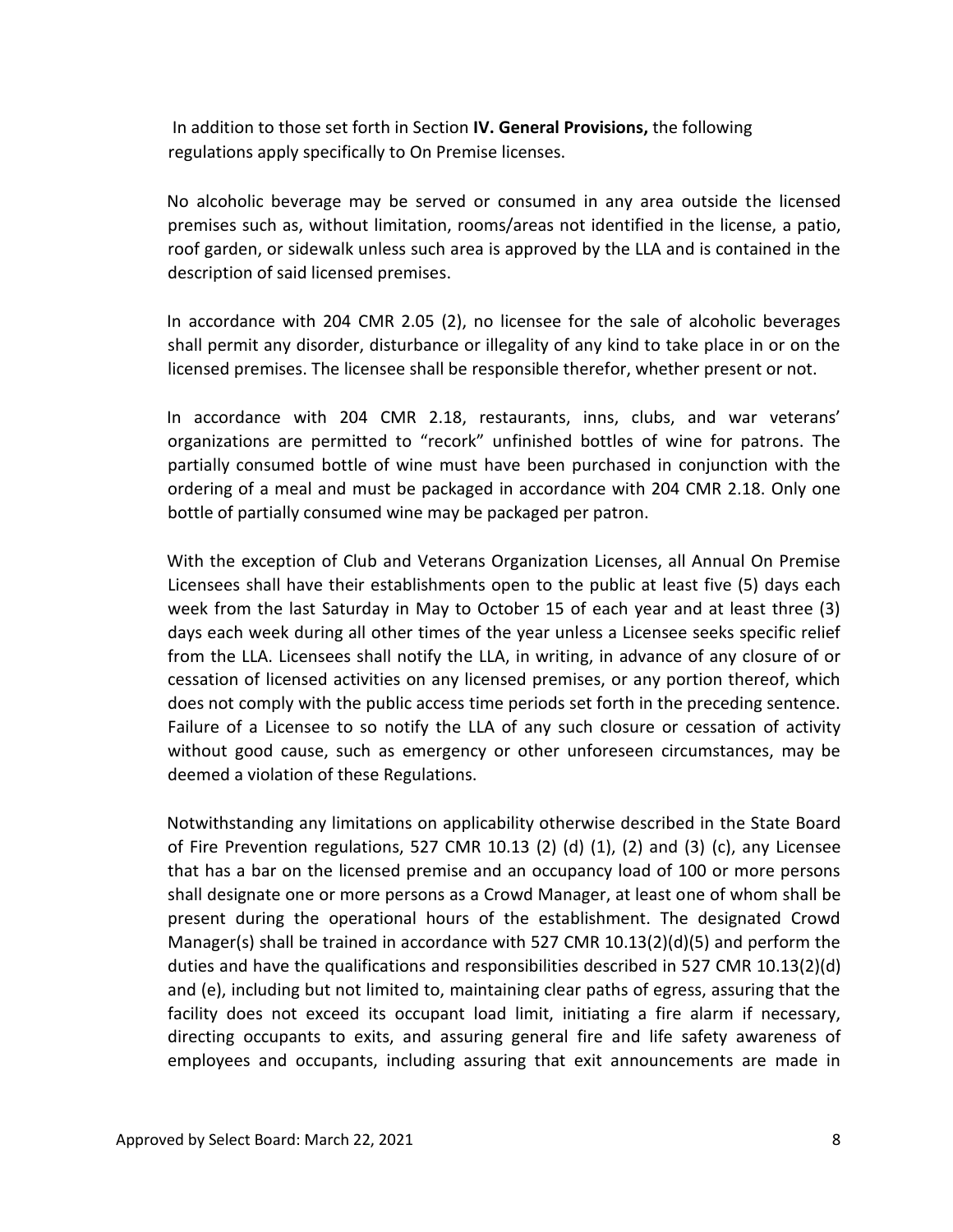accordance with law. To the extent the requirements of 527 CMR 10 may exceed this regulation; the provisions of 527 CMR shall pertain.

#### **i. Annual/Seasonal Licenses**

The number of Annual On Premise licenses allocated to the Town of Eastham by the ABCC is based on the year round population of the Town in accordance with MGL Ch. 138, §17. The number of Seasonal On Premise licenses issued is at the discretion of the LLA.

When properly granted or renewed, annual licenses shall be effective from January 1 through December 31 of the same year.

When properly granted or renewed, seasonal licenses shall be valid from April 1 through November 30. Any seasonal license issued after April 1 shall expire on November 30.

Seasonal licenses may be extended to January 15 of the following year with the express permission of the LLA.

Requests for an extension of a seasonal license to January 15 of the following year must be received in writing by the LLA before November 30.

#### **ii. Entertainment**

No form of entertainment including recorded and live music, amplified or acoustic, with or without dancing, shall be allowed on the licensed premises until such time as the Licensee has applied for and obtained a weekday and/or Sunday Entertainment License from the Board. This applies to the use of entertainment/music inside and/or outside.

#### **iii. Automatic Amusements/Billiards**

No coin-operated automatic amusement machines shall be allowed on the licensed premises until such time as the Licensee has applied for and obtained an Automatic Amusements License from the Board. This applies to the use of billiard and/or pool tables.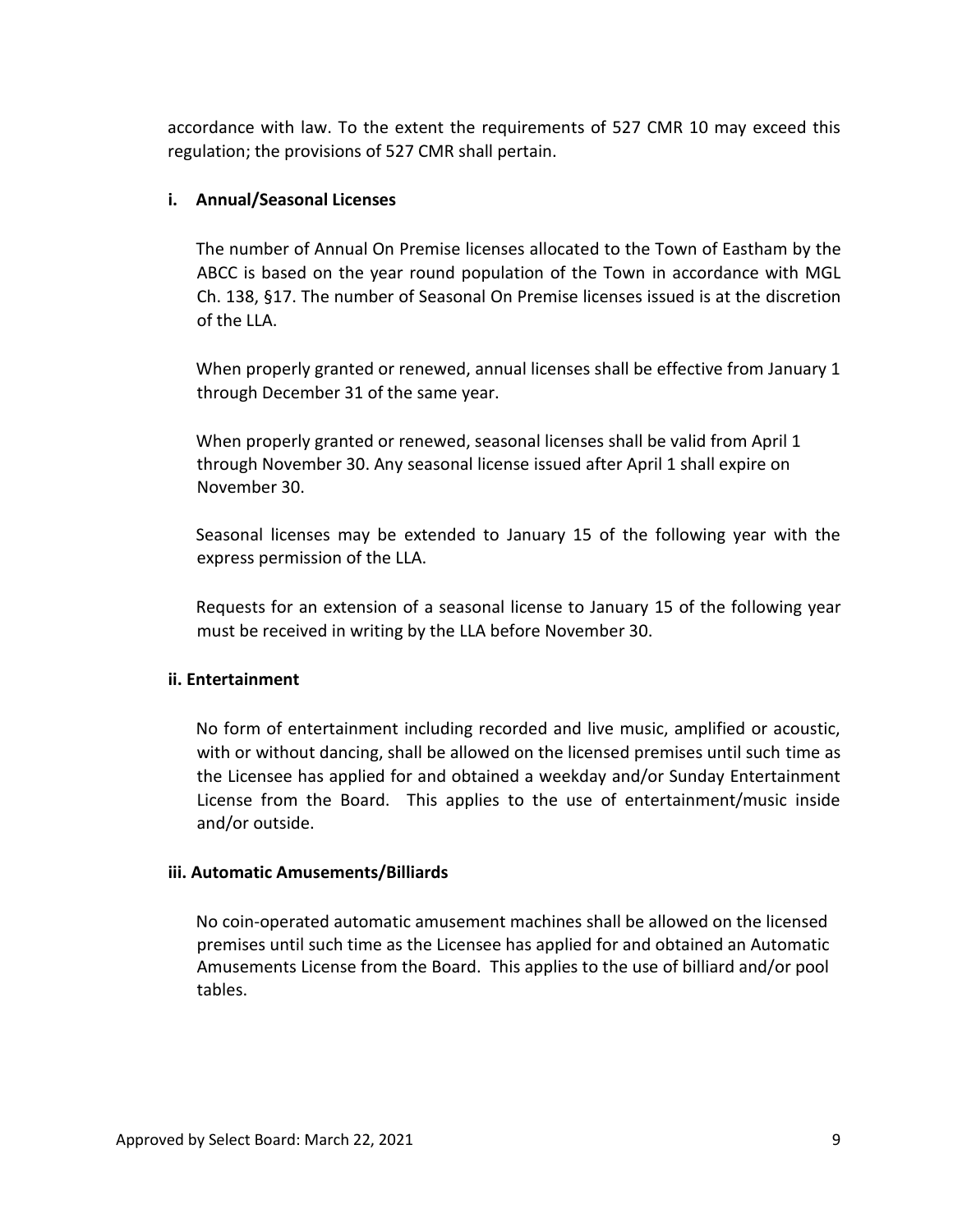#### **B. Off Premises**

*Package Store All Alcohol*: Issued to qualified applicants to sell all alcoholic beverages in packages not to be consumed on the premises under the applicable regulations of Massachusetts General Laws, the ABCC, the Town of Eastham, and any and all conditions set forth in the specific license.

*Package Store Wine and Malt*: Issued to qualified applicants to sell wine and malt beverages in packages not to be consumed on the premises under the applicable regulations of Massachusetts General Laws, the ABCC, the Town of Eastham, and any and all conditions set forth in the specific license.

In addition to those set forth in Section **IV. General Provisions,** the following regulations apply specifically to Off Premise licenses.

"Official Opening and Closing Hours" are those which are designated on the Licensee's alcohol license. Sales are prohibited outside of those hours.

Sale of alcoholic beverages to a person of legal age when the intent of that customer to provide such beverage to any underage person is known, a so called "second party sale," is prohibited.

On premises consumption of alcohol is prohibited except sample tastings as provided by MGL Ch. 138 Section 15. No alcoholic beverages shall be sold to be consumed on the premises, except that Licensees may provide without charge on their premises sample wine or malt beverage tasting of products available for sale on their premises. Each "taste" shall be limited to one ounce of wine or two ounces of malt beverage, and, if licensed to sell all alcoholic beverages, ¼ ounce of other such cordial, liqueur or spirit.

The number of Annual Off Premises licenses allocated to the Town of Eastham by the ABCC is based on the year round population of the Town in accordance with MGL Ch. 138, §17. Seasonal Off Premise licenses allocated to the Town were converted to Annual Off Premise licenses by State statute in 1985.

#### **C. Special One Day Licenses**

Unlike an annual and seasonal liquor license, a special one-day license granted under M.G.L. c. 138, §14 does not require the approval of the ABCC. One-day licenses for sale of all alcoholic beverages may be issued only to the manager/ representative for a nonprofit organization and the applicant will be required to provide proof of the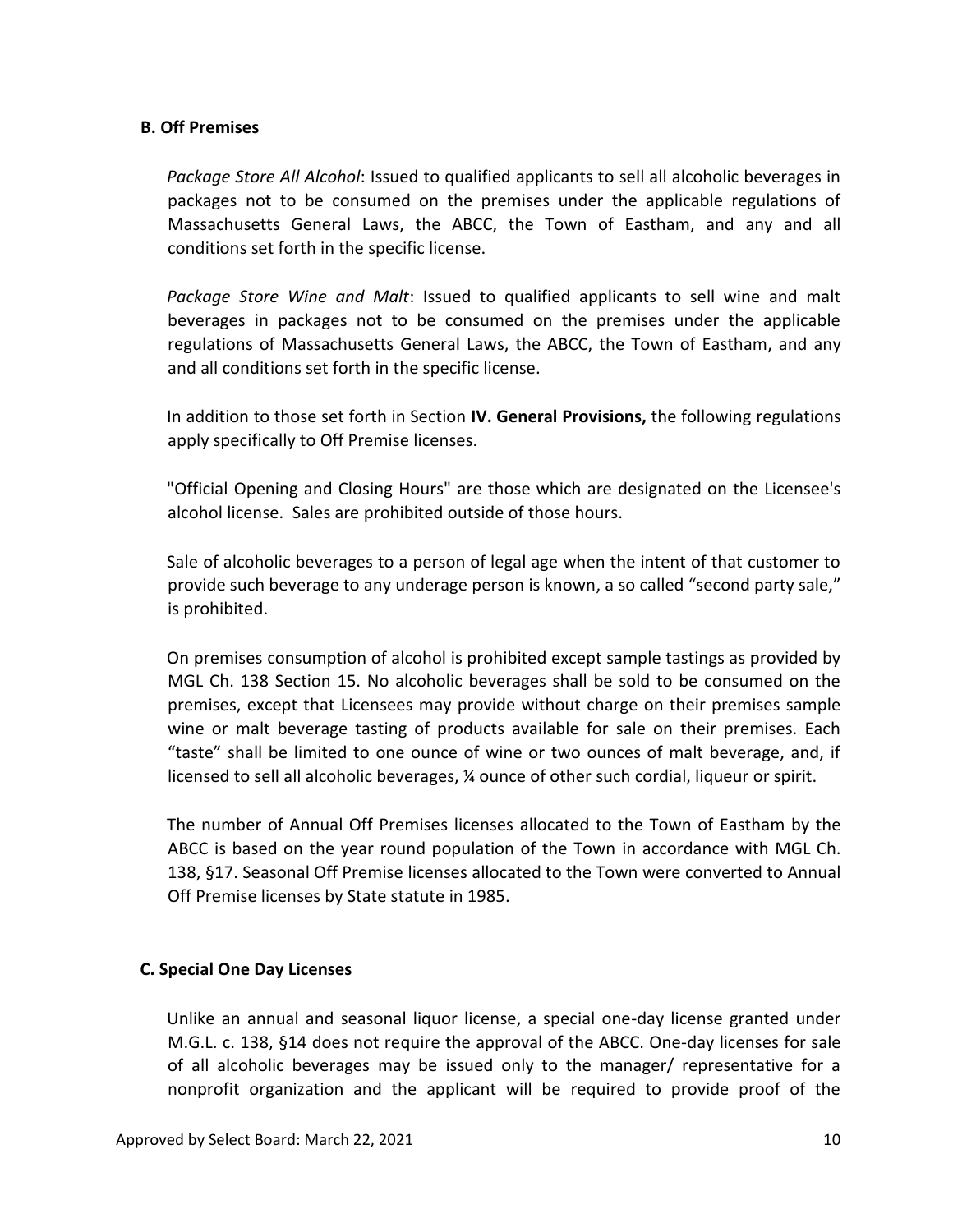organization's  $501(c)(3)$  status. One-day liquor licenses for the sale of wine and malt beverages may be issued to the manager/representative for *any* for-profit or nonprofit enterprise. This special license authorizes its holder to sell alcoholic beverages at any indoor or outdoor activity, subject to certain restrictions. Pursuant to M.G.L c. 138, § 23 and 204 CMR 7.05, the holder of a one-day special license must purchase alcohol from authorized wholesalers only, with the exception of nonprofit charitable corporations organized pursuant to M.G.L. c. 180 and registered with the division of public charities in the department of the attorney general and licensed pursuant to M.G.L. c. 138, §14, which may accept free alcoholic beverages donated to the nonprofit charitable corporation by an individual, by a person licensed to manufacture alcoholic beverages or by a person licensed to sell alcoholic beverages at wholesale or retail pursuant to this chapter for the purpose of serving such donated alcoholic beverages at fundraising events for the benefit of the nonprofit charitable corporation.

The holder of a one-day special license must comply with all alcohol storage requirements. As ABCC approval for one-day license is not necessary, the local licensing authority may impose additional regulations/ conditions with respect to these licenses, consistent with local interests.

A police detail, a well-defined plan/diagram of the premises showing the proposed serving area sectioned off from the general public (so people will not be free to wander off the licensed premises with open containers), liquor liability insurance and a Certificate of Inspection may be required, in the discretion of the Board, as a condition of such a license.

The holder of a special one-day liquor license must abide with all regulations imposed by the ABCC relating to the sale of alcoholic beverages as if it was an annual or seasonal Licensee.

*Applicability:* An event which satisfies any one of the following criteria, which is being held at a location not covered by an annual or seasonal license, is required to obtain a special one-day license:

- Open to the public
- Advertised
- A fee is charged, either for the event or per drink

*Eligibility*: An applicant who has applied for or is in the process of obtaining an annual or seasonal alcoholic beverage license under M.G.L. c. 138, §12, may not be granted a oneday license under M.G.L. c. 138, §14. *Examples* of the types of organizations and individuals who are eligible for one-day alcoholic beverage licenses under these Regulations include civic or municipal organizations, non-profit organizations,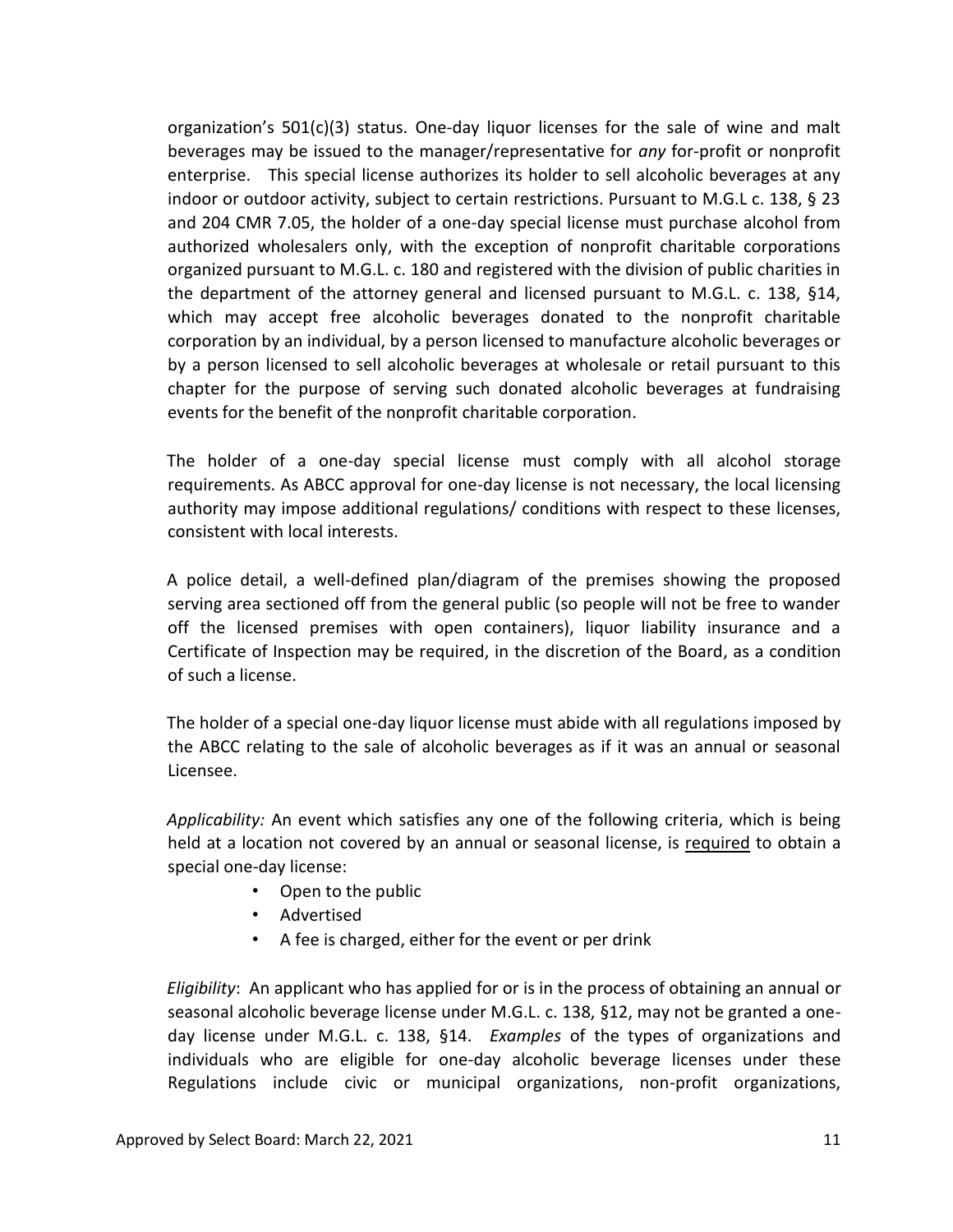commercial establishments, fraternal organizations, service clubs, veterans organizations, and individuals holding social events not held at a private residence. A real person must be named as the responsible party for the one-day license.

*Hours of Service of Alcoholic Beverages*: The hours of sale and service shall not deviate from those permitted for retail pouring licenses. The "last call" must occur not later than 30 minutes before the expiration of permitted service hours. The function need not end at the expiration of service hours, but no alcoholic beverages may be sold, served or consumed on the licensed premises, or in adjacent premises such as parking or recreational areas, after that expiration time.

*Number of Persons on Premises*: The number of persons on the licensed premises shall not exceed the occupancy limits allowed by law for the premises to which the license relates.

The following criteria will be taken into account in approving one-day licenses:

*Admission Age*: The LLA will not deny a one-day license solely because individuals under the legal drinking age will be in attendance at a function, but will require that sufficient trained servers are present, and that other appropriate measure(s) are in place, to ensure compliance with the laws governing the sale or furnishing of alcoholic beverages to such persons.

*Frequency*: Under ABCC regulations, one – Day Special Alcohol permits may be issued to any person (representing themselves or an organization) permitting sales on an aggregate of up to 30 days per location in any calendar year. Each "One-Day" permit actually covers three days to allow for delivery/return of alcohol on the day preceding and following the event, thus each person or organization may be granted up to 10 One-Day Special Alcohol permits in a calendar year.

*Neighborhood Impact*: The applicant, or such other person designated by name, address, and telephone number in the application, will be responsible for the orderly conduct of the function/event for which the license is issued. Consumption of alcoholic beverage outside of any structure within which the license was intended to be exercised will not be permitted. Music, noise, or other function-related activities must not create an undue imposition upon any adjacent residences. Police officers will be instructed to respond appropriately to any such complaints. Such response may result in an order to terminate the event or otherwise limit the offending activity.

*Police Detail:* The LLA, at its discretion, may require that the Licensee hire a police detail for the event/function at which the license will be exercised. The number of officers, if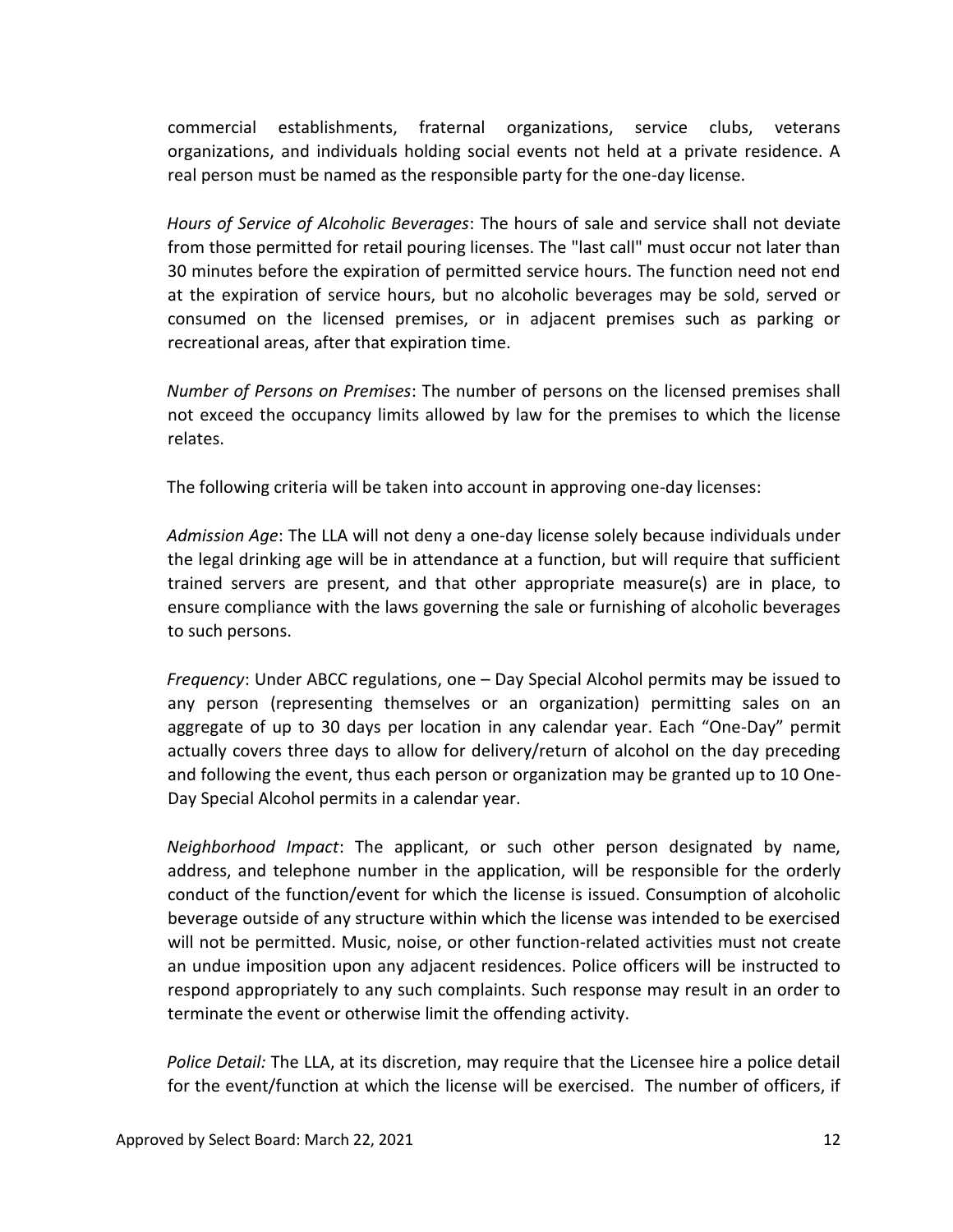any, and the hours during which a police detail will be required shall be determined by the LLA in cooperation with the Police Department. The factors to be considered would include the location of the premises, availability of on-site parking, the number of persons estimated to be in attendance, potential traffic impacts and the time and duration of the event/function.

*Departmental Approvals*: The Board of Health, Fire Department, Police Department, Department of Public Works, and the Building Inspection Department may be asked to review the application and make their recommendation to the LLA.

*Violations:* The sale of alcoholic beverages without a Special One Day license is a violation of MGL Ch. 138 and may, therefore, subject a person/entity engaged in such activity to criminal and/or civil liability. MGL Ch. 138 §62 provides that a violation of any section of said Chapter shall be subject to a fine of \$50-\$500 or one month to one-year imprisonment, or both. Section 14 does not set forth a specific violation penalty provision, and the courts have determined that a violation of a section of Ch. 138 that does not have a penalty provision render such a violation a criminal offense.

*Penalties:* In addition to any criminal or civil liability for the sale of alcoholic beverages without a license, the following fines may be imposed by the LLA after proper investigation of the alleged violation, notification and public hearing:

- First Offense \$125.00
- Second Offense \$250.00
- Third and Any Subsequent Offenses \$500.00

*Fees:* A fee of \$25 is charged for each license issued and is payable by check or money order at the time of application. If the application is denied the check or money order will be returned to the applicant. Applications will not be accepted unless submitted with payment.

Fees for nonprofit charitable corporations organized pursuant to M.G.L. c. 180 and registered with the division of public charities in the department of the attorney general and licensed pursuant to M.G.L. c. 138, §14, or other nonprofit organizations which can prove their 501(c)3 status are waived.

## **D. Farmer's Market**

A Farmer's Market license may be issued for the sale of alcoholic beverages manufactured by a Farmer-Series Licensee at approved agricultural events in Massachusetts such as the Eastham Farmer's Market.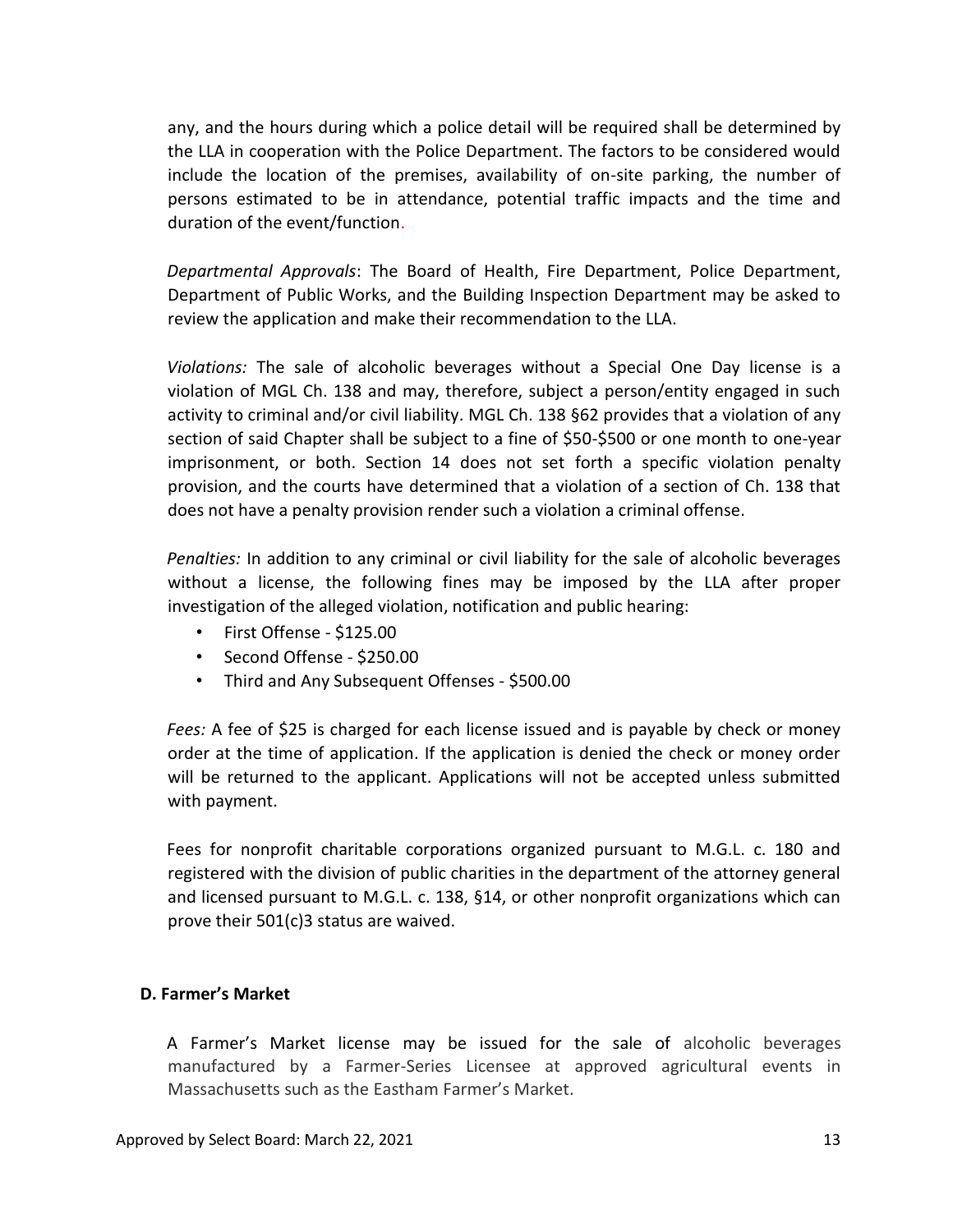Farmer's Market licenses are approved by the LLA on an annual basis. All applicants must submit a certification from the Department of Agricultural Resources that the Farmer's Market for which they are seeking a license is an "agricultural event."

These licenses are not subject to the quota or limit on the number of licenses that otherwise exist in Town.

These licenses cannot overlap any area or premise that is already covered by an existing license.

## **E. "Brown Bag" or Carry In**

Businesses with a liquor license may not permit patrons to bring their own alcoholic beverages onto the premises pursuant to the ABCC regulations. Establishments that hold a Common Victualler's license, as authorized by M.G.L. Chapter 140, are permitted to allow BYOB under the conditions issued by the Board of Selectmen in the BYOB Regulations.

## **VI. Application Procedure**

All license applications must be submitted in complete form on applications provided by the ABCC, in order to be processed for consideration by the LLA and the ABCC. In most instances, a legal notice, paid for by the applicant, and notification to direct abutters by the applicant will be required. While the Town Clerk's Office will assist any individual with the filing of an application, it is not the responsibility of the office staff to prepare the application and other required forms; accordingly, any deficiencies and/or omissions in an application shall be deemed the responsibility of the applicant.

*New License*: The applicant shall prepare and compile all documents required by General Law, the ABCC and the Town of Eastham, and submit them to the LLA. A public hearing will be scheduled and placed on an upcoming Select Board meeting agenda, and notice will be published in a newspaper of local circulation at least 10 calendar days in advance of said hearing. Within three days of publication of the notice, the applicant shall send a copy of the notice, by certified mail, to all direct abutters. At the hearing, the LLA will consider input from the applicant and interested members of the public relative to the application. Should the LLA vote to approve the new license, the application will subsequently be forwarded to the ABCC for its consideration.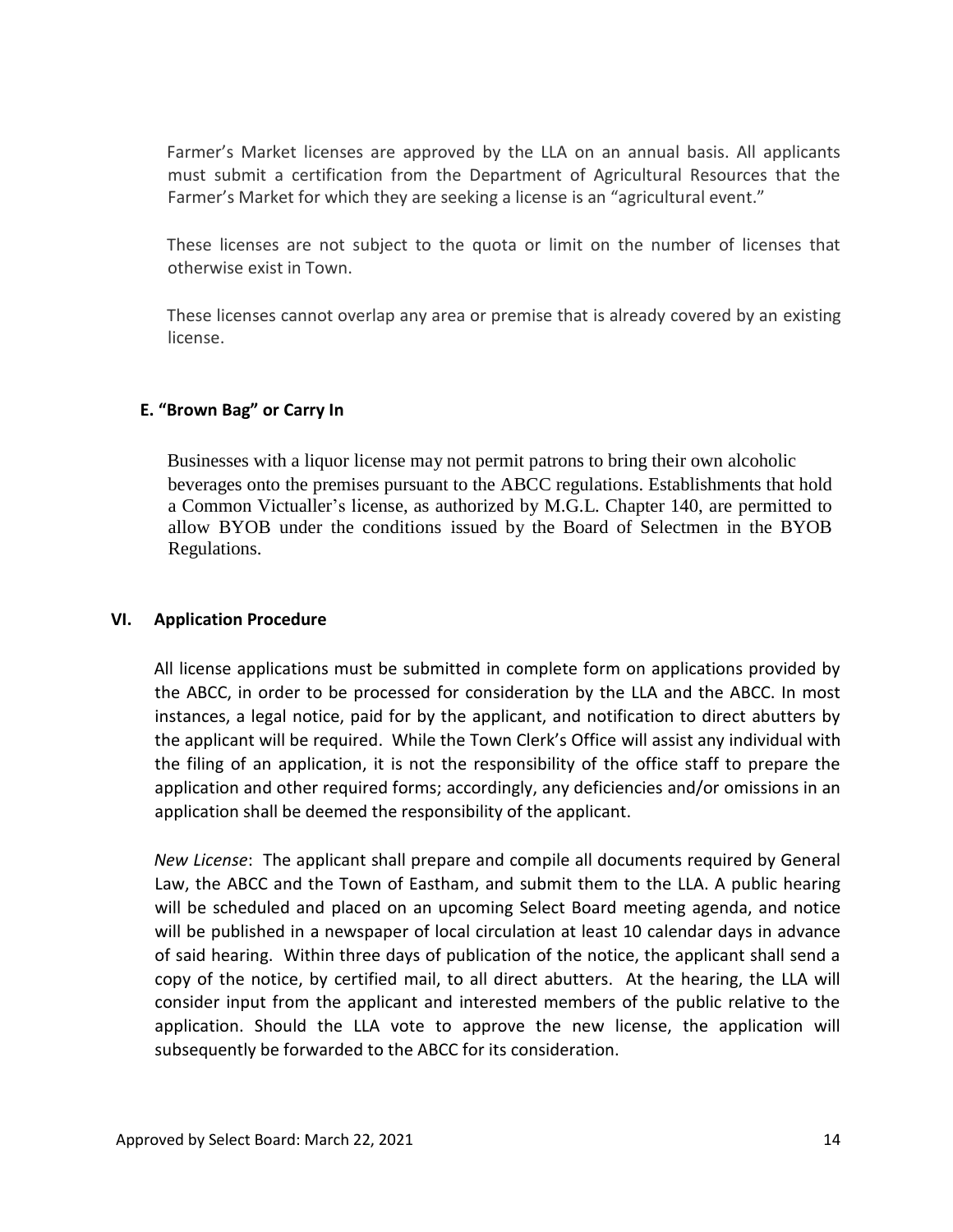*Amendments to Existing Licenses:* Application must be made to the LLA prior to any of the below listed actions taking effect relative to an existing license and/or licensed premises. Upon receipt of application for any such change/transfer, and following any required public hearing, the LLA will vote on the matter and, if approved, the application will be forwarded to the ABCC for its approval. All required fees shall be paid in full prior to the issuance of any new or modified license.

- Transfer of License
- Change of Manager
- Alteration of Premises/Change of Location
- Change of Beneficial Interest
- Transfer or Issuance of Stock
- Pledge of Collateral
- Change of Legal Structure
- Change of Corporate Name
- Change of DBA
- Change of License Class (Seasonal to Annual)
- Change of License Category
- Change of License Type
- Change of Hours

*License Renewals*: The applicant shall be responsible for meeting all renewal requirements and deadlines established by General Law and the ABCC. Renewal applications for annual licenses under MGL Ch.138, Section 12 or 15 must be received during the month of November. In addition, the applicant shall provide to the LLA, annually, the address and phone number of the licensed premises; updated contact information for the Licensee and manager of record, to include personal address, phone and email, and the mailing address at which the Licensee wishes to receive correspondence related to the liquor license. The applicant shall submit a completed Liquor Liability Statement (Under Chapter 138, Section 15A), a completed Workers' Compensation Insurance Affidavit, and a Certificate of Insurance showing the policy number and expiration date. The applicant shall be responsible for ensuring the licensed premises has successfully passed all building/fire inspections, and that all taxes are paid to date.

#### **VII. Cessation of Operation**

Any Licensee intending to close a licensed premise, whether on a temporary or permanent basis, must notify the LLA in writing at least 30 days prior to such closing, stating the reason for and length of said closing.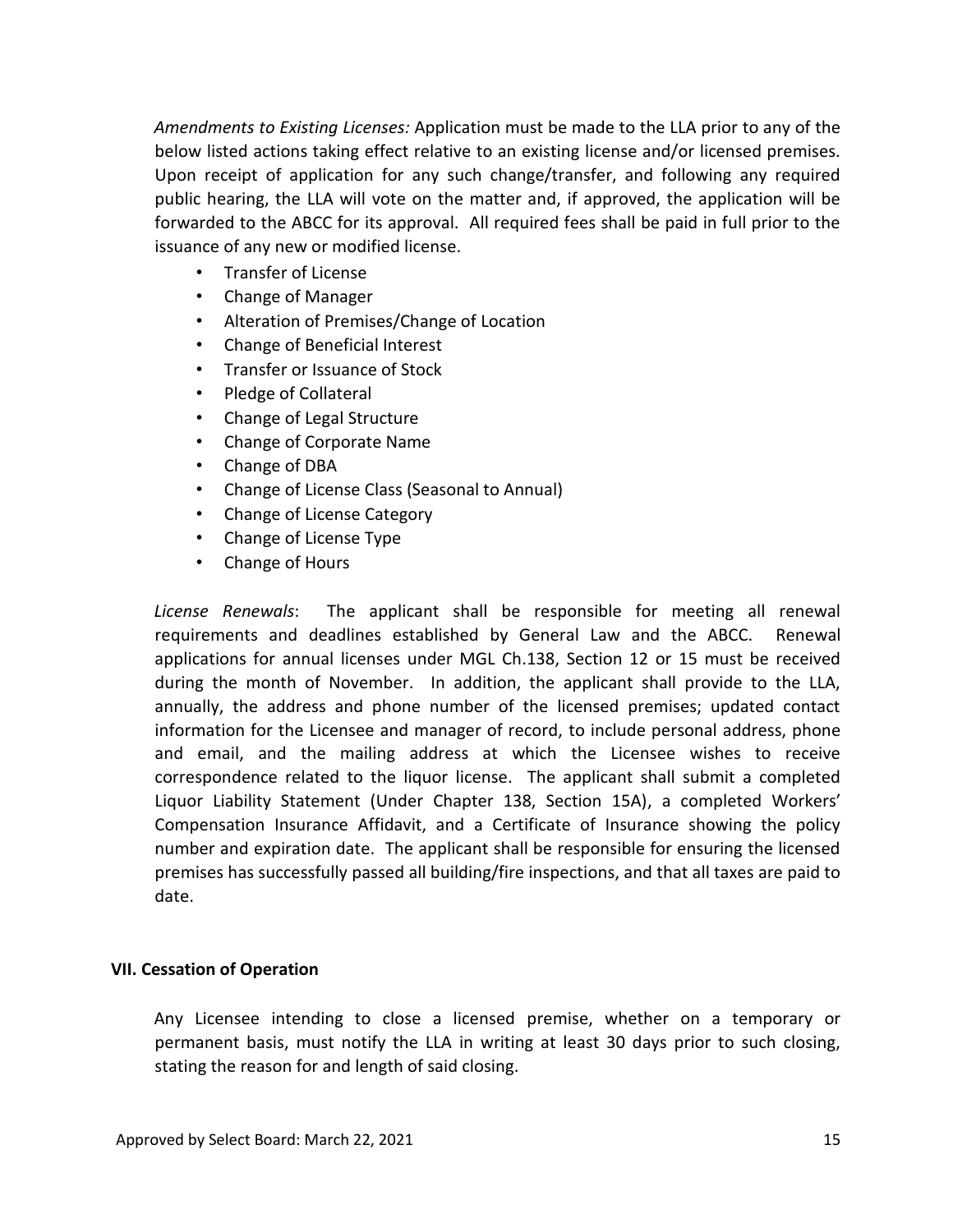No Licensee may close for more than two (2) weeks annually without the express permission of the LLA. The LLA reserves the right to deny such requests. Except for emergencies, all requests for closings for more than two (2) weeks shall be submitted to the LLA before November 30 of each year for the following year. The LLA may approve requests based on the public need and individual Licensee's circumstances. Requests for temporary closings must be in writing and state the reason for and length of such closing including re-opening date. Failure to provide such notice and to obtain such permission may, in accordance with MGL Ch. 138 Sections 23 & 77, after hearing or reasonable opportunity therefor, result in cancellation of the license.

#### **VIII. Enforcement**

The LLA and any enforcement designees (the Police Department, Building Inspector, Fire Department, Board of Health, or other duly authorized Town agents) may at any reasonable time make an investigation on its own initiative as to compliance with license requirements.

#### **IX. Disciplinary Sanctions for Violations**

The purpose of imposing disciplinary sanctions is to improve the ability of the LLA to prevent alcohol abuse and violation of the liquor laws of the Commonwealth. This section will help to achieve reasonable uniformity in the imposition of penalties and to avoid confusion in the minds of the public, patrons and Licensees.

#### **A. Violations**

All violations of the liquor laws and the terms of liquor licenses are to be reported to the LLA by the Town Manager, Police Department, or any Licensee or manager who becomes aware of an offense involving the licensed premises, as soon as reasonably possible or upon notice of request by the LLA.

Penalties for offenses will be imposed so as to promote the Town's objective of preventing future offenses and imposing appropriate penalties for offenses that have occurred.

The nature and severity of the penalties will be decided according to the severity of the offense, and the presence of mitigating or aggravating circumstances as determined by the LLA. Examples of offenses are as follows: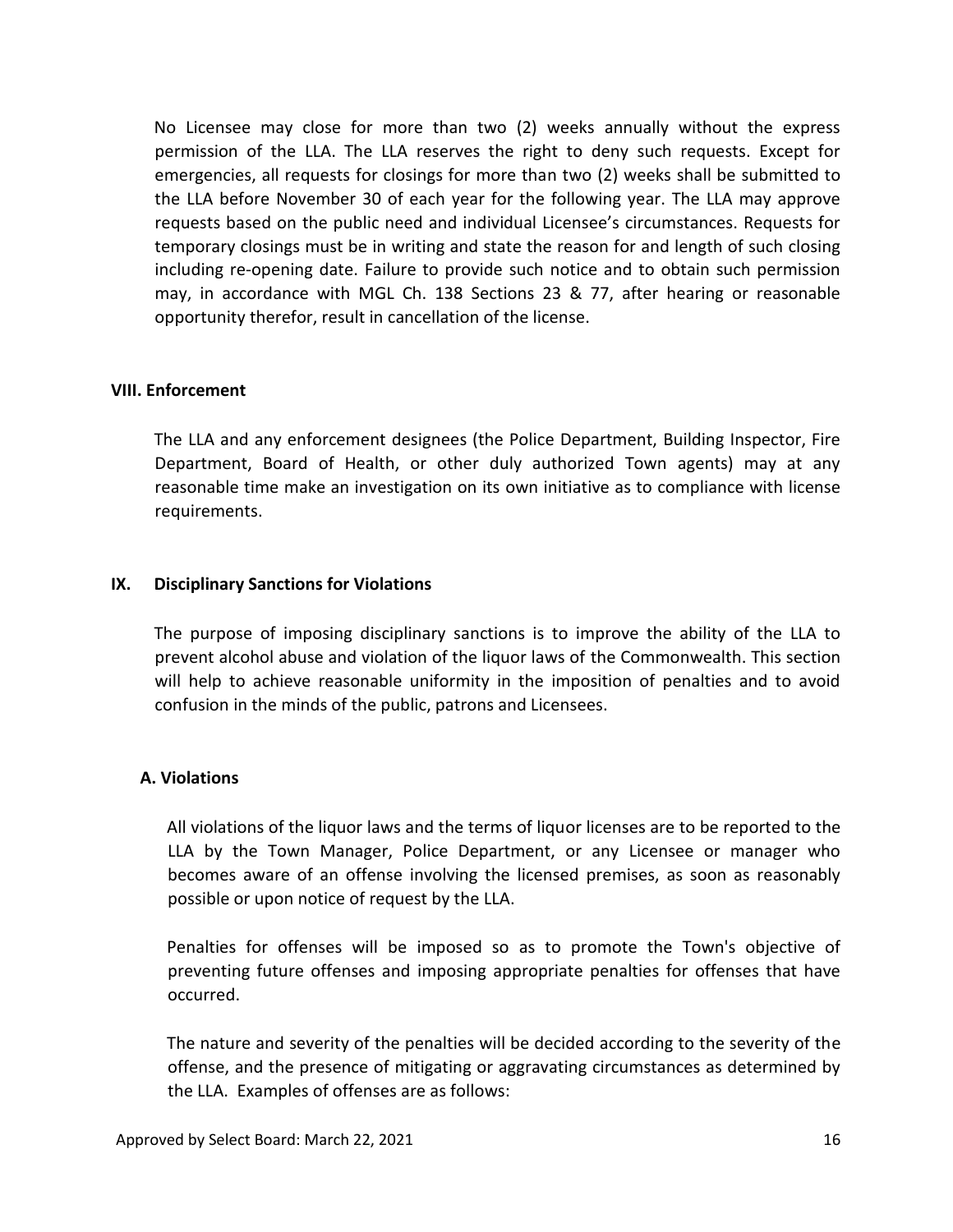- a) Sale outside of permitted hours
- b) Purchase by person under age 21
- c) Employment of person under age 18 for direct handling/selling of alcohol
- d) Sale or delivery to a person under age 21 for own use or for use by another
- e) Sale to an intoxicated person
- f) Hindering or delaying investigation
- g) Failure to post notice of penalty for driving under the influence and driving while drinking from open container of alcoholic beverage
- h) Failure to comply with ABCC regulations at 204 CMR
- i) Failure to obtain a Special One-Day license when required
- j) Failure to comply with the State Board of Fire Prevention Regulations 527 CMR 10.13 (2) (d) (1), (2) and (3) (c) by failure to designate at least one Crowd Manager for occupancy load of over 100 persons.
- k) Failure to maintain adequate staffing, leaving alcohol unattended
- l) Serving alcohol outside of the premise boundaries identified in the license approval.
- m) Failure to follow regulations outlined by the ABCC

In accordance with MGL Chapter 138, Section 64 and/or any other enabling authority, the LLA, after notice to the licensee and reasonable opportunity for them to be heard by the LLA, may modify, suspend, revoke or cancel his license upon satisfactory proof that he has violated or permitted a violation of any condition thereof, or any law of the Commonwealth, or any provision of these Regulations.

Penalties may consist of any one or more of the following, as deemed appropriate: warning; revocation of license; suspension of license; criminal prosecution, as deemed appropriate by the Police Department; and/or mandatory participation in alcohol abuse and offense prevention programs.

The Town Manager is authorized to negotiate with any Licensee, or his/her representative, the terms upon which resolution of any offense will be recommended to the LLA. Any such negotiated recommended resolution must be in writing, signed by the Manager or license holder charged with the offense, and approved by the Town Manager. The recommendation must include a statement detailing the facts determined in the report of the Police Department. A copy of said report will be provided to the Manager and/or Licensee upon request. The recommended resolution is not binding unless and until approved by the LLA. Any such resolution shall include the licensee's agreement to waive any right of appeal to the ABCC.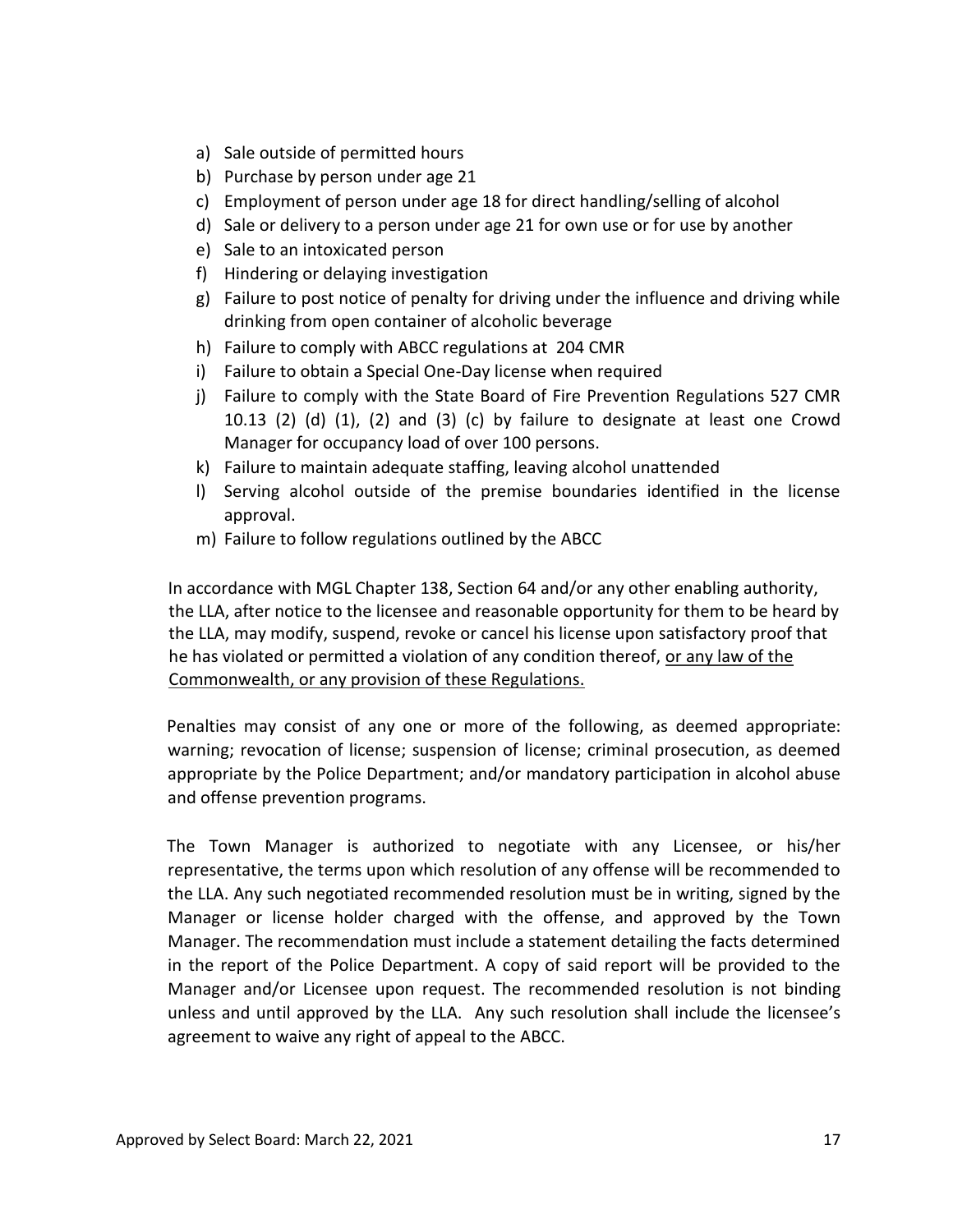The Town Manager and the LLA will maintain a public record of offenses and their disposition.

#### **B. Determination of Penalties**

The following criteria will be taken into account in assessing penalties:

- 1. Whether the Licensee handled the situation in a manner which would tend to mitigate or aggravate the violation.
- 2. The severity of the offense, including aggravating or mitigating factors, is to be determined by the LLA.
- 3. The number and nature of previous violations at the licensed premises or by the Licensee shall be determined. Only violations that have occurred in the previous 5 years shall be counted.
- 4. The nature and extent of any threat to public safety and to the public good.
- 5. Any steps taken by the Licensee to remedy the violation and to prevent a reoccurrence.
- 6. Any other factors which the LLA shall find relevant and material.

#### **C. Imposition of Penalties or Other Outcomes**

The LLA will impose penalties for offenses consistent with these Regulations. Offenders may expect one or more of the following consequences as deemed appropriate in the judgment of the LLA:

- 1. Suspension of license for a stated number of days and specified dates.
- 2. Suspension of license for a stated number of days and specified dates with a portion of the suspension held in abeyance upon condition that no further offenses occur within a specified period of time and that Licensee waives right to hearing upon such further offense.
- 3. Mandatory participation in prevention/training programs by Licensee/manager and server(s) as appropriate.
- 4. Revocation of license.

Licensees are advised that the following penalties only represent guidelines for use by the LLA when making their decision in response to a liquor license violation. The LLA, after considering any mitigating or aggravating factors, retains the authority to deviate from these penalty guidelines should it deem the established circumstances to warrant such deviation. While the LLA will endeavor to impose penalties upon Licensees in a